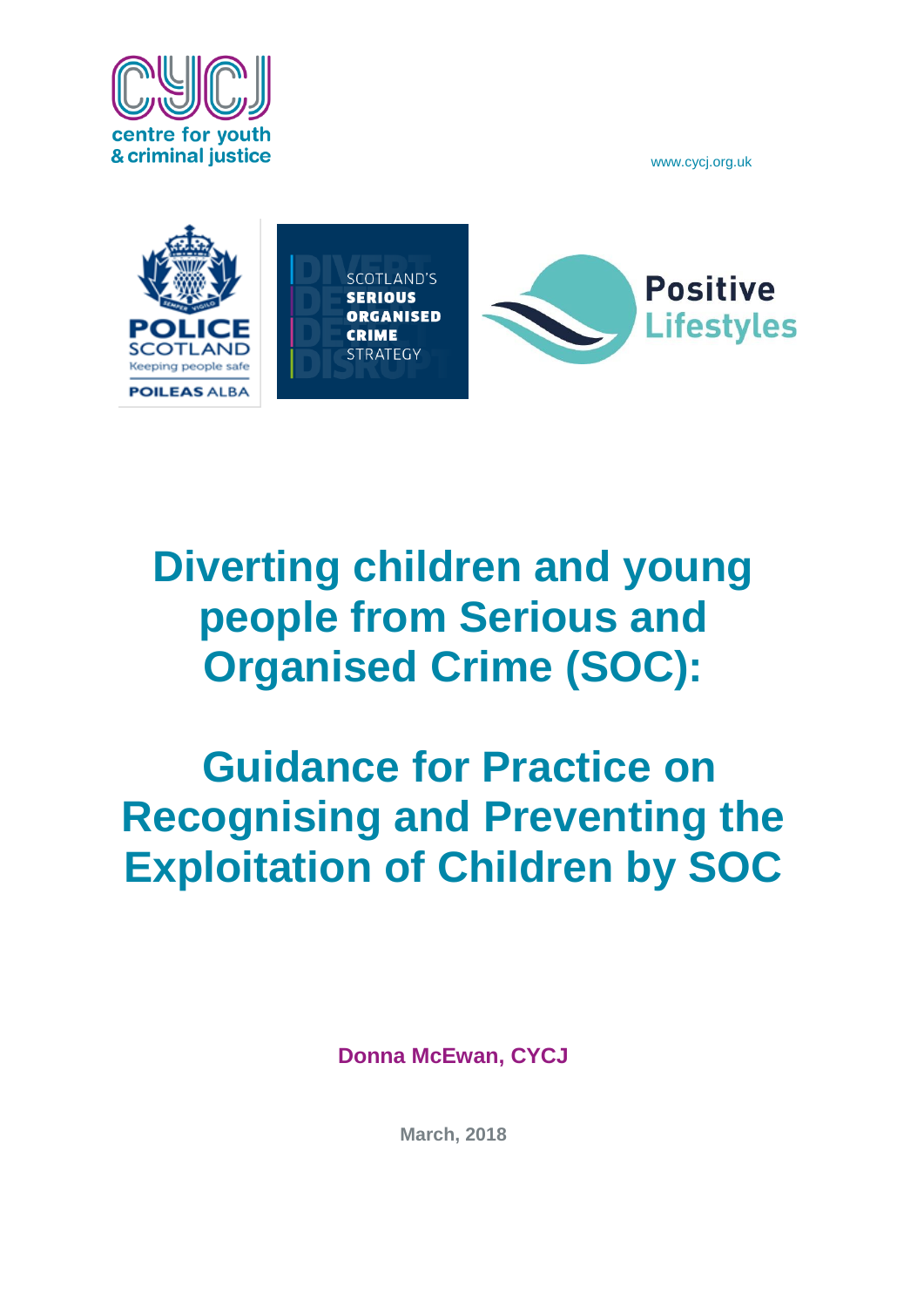



# **Acknowledgements**

We would like to thank the Serious and Organised Divert and Deter Group, Professor Bill Whyte, Scottish Government, Police Scotland and the National Youth Justice Advisory Group for their comments and peer review of this paper.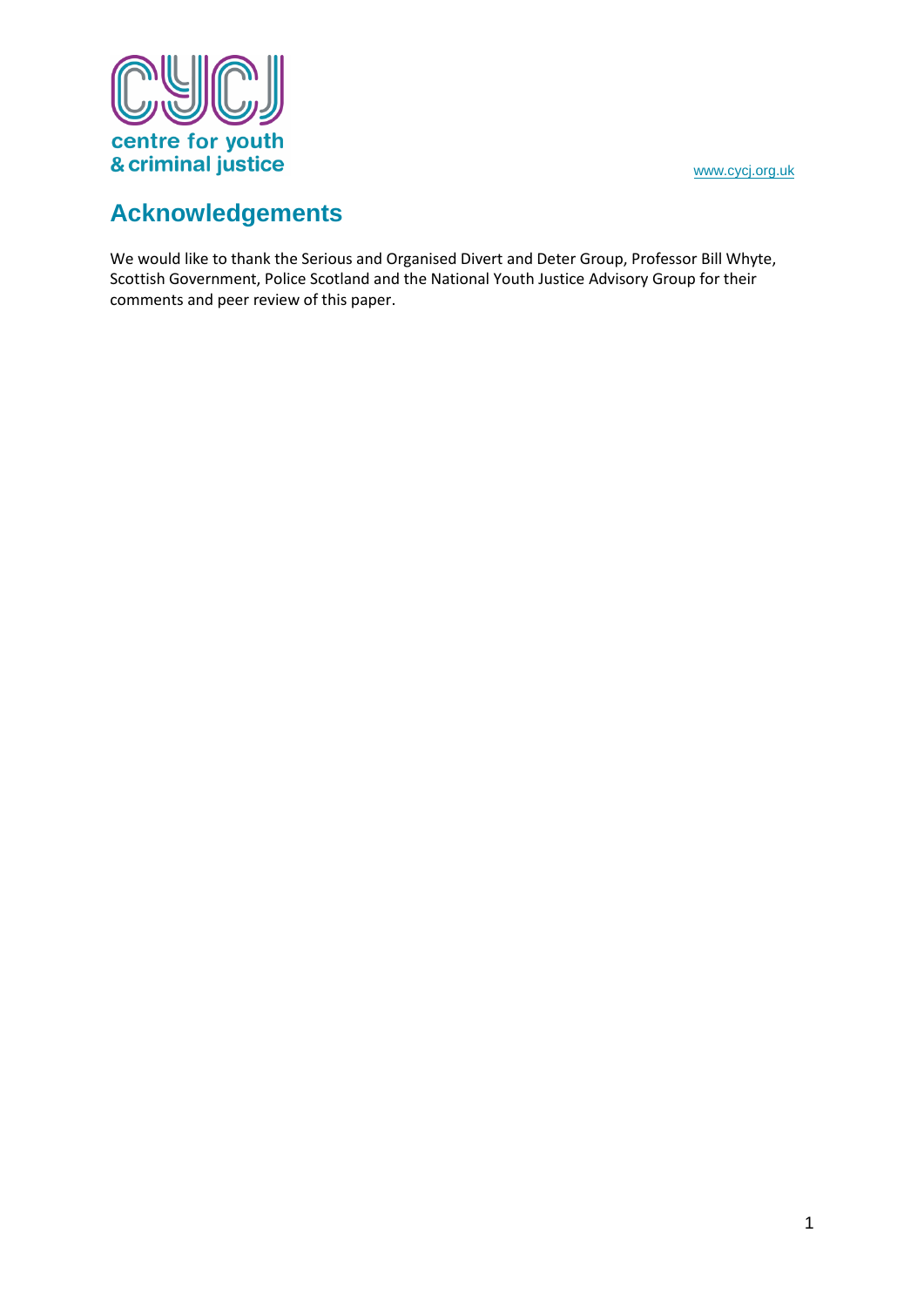

# **Contents**

| <b>Where Do Children Fit into SOC?</b>                                                                                                                                                         |  |
|------------------------------------------------------------------------------------------------------------------------------------------------------------------------------------------------|--|
|                                                                                                                                                                                                |  |
| We would like to thank the Serious and Organised Divert and Deter Group, Professor Bill Whyte,<br>Scottish Government, Police Scotland and the National Youth Justice Advisory Group for their |  |
|                                                                                                                                                                                                |  |
|                                                                                                                                                                                                |  |
|                                                                                                                                                                                                |  |
|                                                                                                                                                                                                |  |
|                                                                                                                                                                                                |  |
|                                                                                                                                                                                                |  |
|                                                                                                                                                                                                |  |
|                                                                                                                                                                                                |  |
|                                                                                                                                                                                                |  |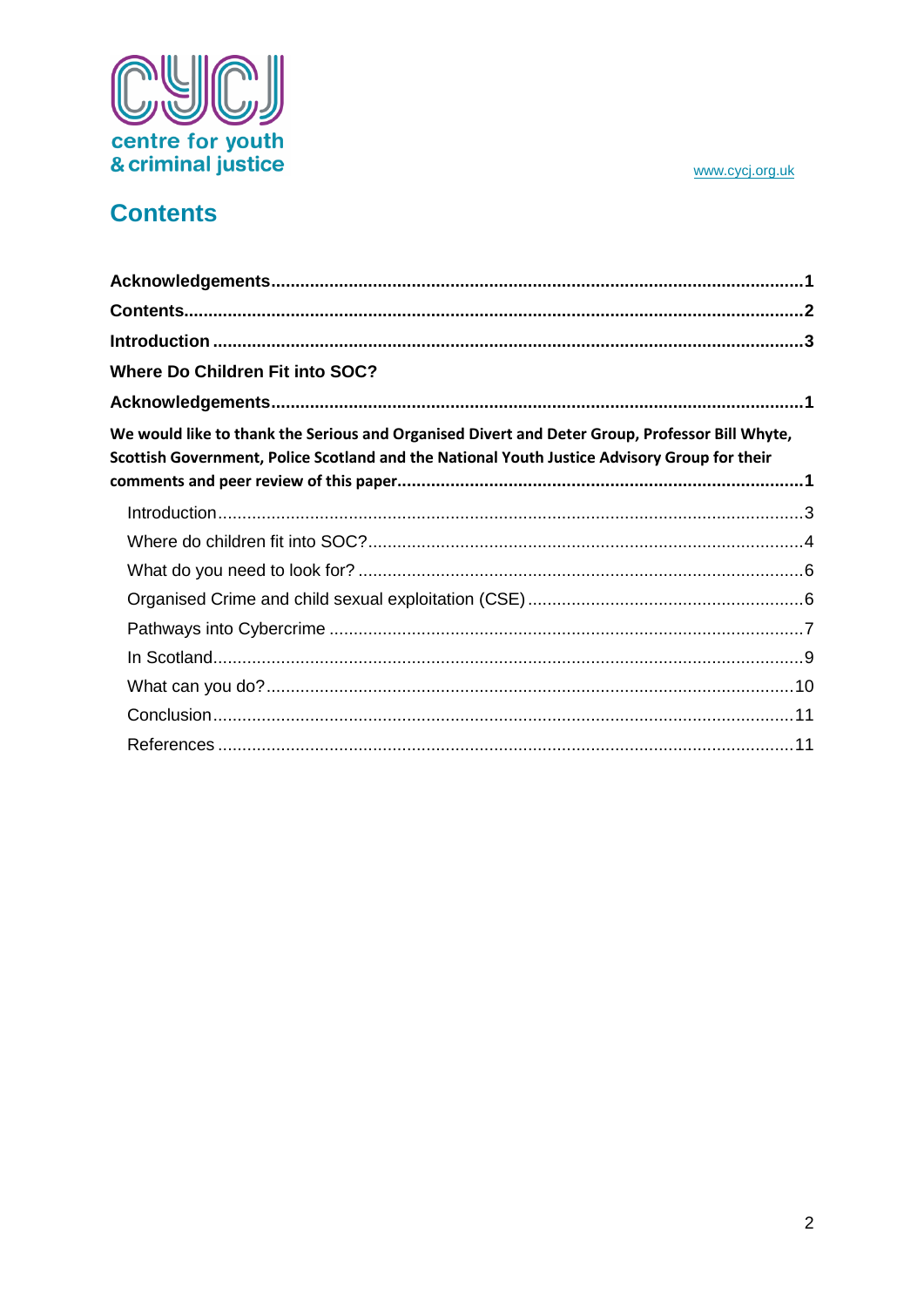

#### **Introduction**

Scotland's Serious and Organised Crime (SOC) strategy has four strands – Divert, Deter, Detect and Disrupt. These strands are interconnected and use research and information sharing, as well as seeking to raise awareness and understanding of the various guises in which SOC may present, in order to reduce the harm it causes. The Divert strand has a significant focus on children and young people, and aims to prevent their exploitation by SOC and provide opportunities to divert them from such involvement. In order to do this, greater awareness and understanding of what may increase the risk of being exploited by SOC (or indications a child or young person is already being exploited by SOC) is crucial. This information for practice aims to increase awareness and knowledge to prevent or divert children and young people from being exploited by SOC.

Serious and Organised Crime often targets vulnerable individuals who, whilst they may have some value to the SOC group, are expendable and replaceable. Children and young people are vulnerable to such exploitation and may be at risk of involvement in SOC often without even realising. Young people are not always able to understand the wider implications of the situations they become involved in, thus it is crucial that the adults around them are able to recognise potential indicators of SOC and what they can do to protect and divert young people from such a pathway.

[CYCJ Info sheet 47](http://www.cycj.org.uk/wp-content/uploads/2016/03/Info-sheet-47.pdf) outlines the evolution of [Scotland's Serious Organised Crime Strategy.](http://www.gov.scot/Resource/0047/00479632.pdf) It defines what SOC is and what it looks like in Scotland, as well as the range of legislation relevant to the implementation of the strategy. This legislation, in conjunction with Getting It Right for Every Child [\(GIRFEC\)](http://www.gov.scot/Topics/People/Young-People/gettingitright/what-is-girfec) and the [Whole System Approach,](http://www.gov.scot/Topics/Justice/policies/young-offending/whole-system-approach) seeks to divert children and young people, across the spectrum of offending behaviour, to more positive outcomes.

The motivation for involvement in SOC is often, though not always, financial gain. Some serious and organised criminals are diversifying into different crime types to maintain income [\(National Crime Agency](http://www.nationalcrimeagency.gov.uk/publications/731-national-strategic-assessment-of-serious-and-organised-crime-2016/file) 2016). Just over [half \(52%\) of known organised crime groups](http://www.nationalcrimeagency.gov.uk/publications/668-intelligence-assessment-pathways-into-serious-and-organised-crime-final/file) are involved in more than one crime type, such as money laundering, cybercrime, drugs and human trafficking, and this is not an exhaustive list. Successful SOC groups often consist of a durable core of key individuals, though their structures vary. Around them is a cluster of subordinates, specialists, and other transient members, plus an extended network of associates. An individual will usually demonstrate that they are trustworthy in order to become involved with an organised crime group. Criminal trust is often developed through family, friendship, ethnic and cultural ties, and can be earned or acquired through recommendation – some 'crime families' are precisely that.

The [Serious and Organised Crime Interactive Toolkit \(Home Office 2015\)](http://infed.org/mobi/soctoolkit/) illustrates how the following factors should be considered to assess the risk of being drawn into SOC:

The illustration below highlights how these factors are structured around four categories, and are applicable to both children and adults:

- **Criminality** Offending patterns and trends
- **Ability –** Specialist skills, access or professional positions
- **Networks –** Access to criminal associates through family, peer or professional networks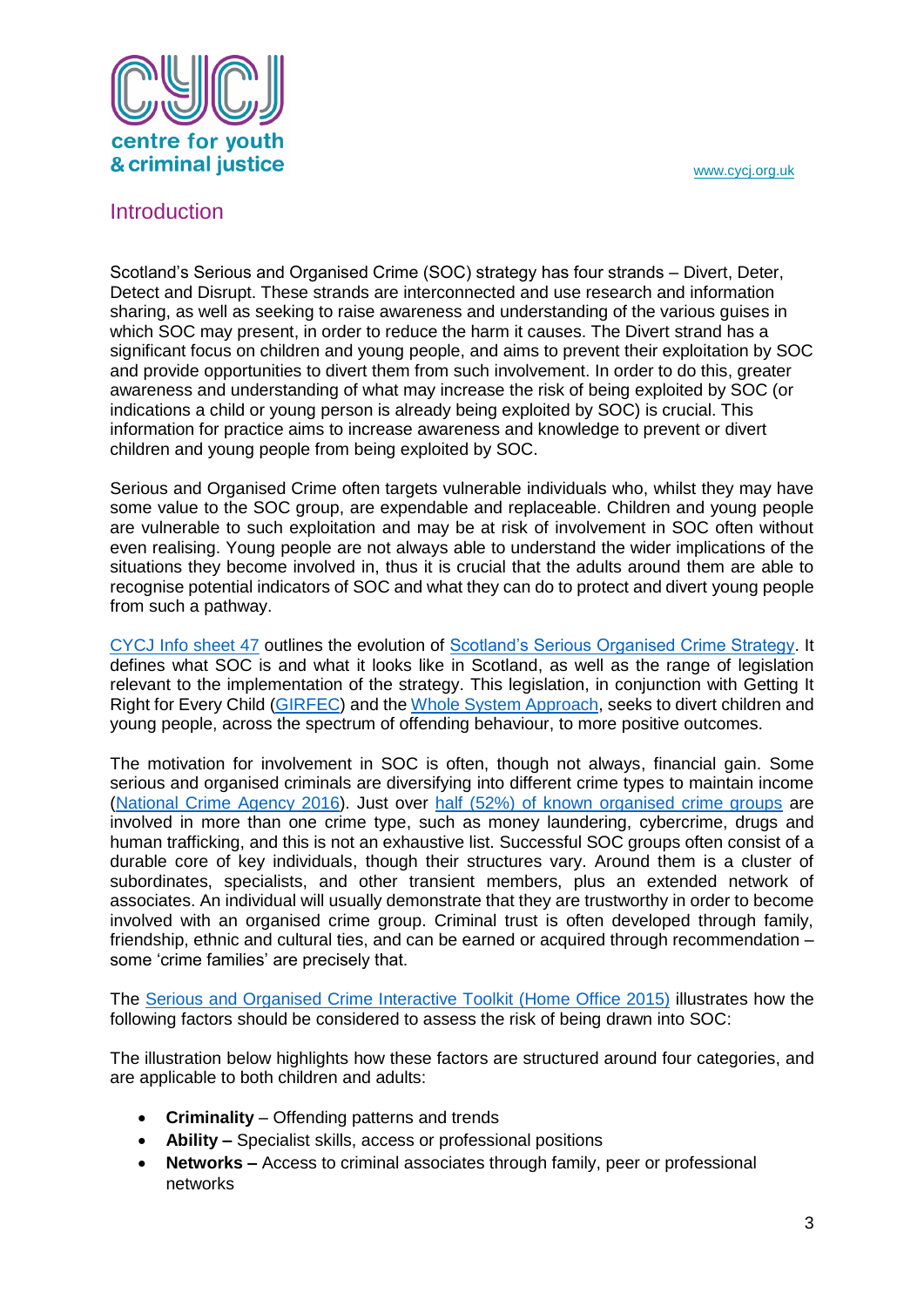

**Identity** – Upbringing and lifestyle factors



## Where do children fit into SOC?

Internationally, 13 years old is the average age at which SOC in a number of countries recruits children (Cavallaro, J. (p.63, 2015). *Violence, children and organized crime*. There is no one [pathway into SOC.](https://www.gov.uk/government/uploads/system/uploads/attachment_data/file/408585/6_162_HO_SOC_PI_Guidance_Mar2015_v10_FINAL_270215_WEB__2_.pdf) Individuals of any social or economic standing can be drawn in. The top five threats from SOC are child sexual exploitation and abuse (CSEA), organised immigration crime, [cybercrime,](http://www.nationalcrimeagency.gov.uk/publications/791-pathways-into-cyber-crime/file) firearms and high-end money laundering.

Th[e Police Foundation and Perpetuity Research \(2016\)](http://www.police-foundation.org.uk/2017/wp-content/uploads/2017/06/impact_of_oc_on_local_communities.pdf) highlighted that communities with high levels of deprivation appeared particularly vulnerable to exploitation by SOC Groups. From their research across three neighbourhoods in England, it was stressed that young people were particularly at risk of being coerced into holding, carrying, cultivating or dealing drugs, and undertaking other high-risk criminal activities on behalf of SOC. The need for a sense of identity and status, as well as fear of the consequences of non-cooperation, influenced how young people's choices were often severely restricted and directed towards offending by SOC members who had status and influence in the area. For young friends or relatives of family-run SOC, choices were even more restricted.

Whilst there remains limited research regarding children and young people's involvement in SOC, the [Lifting the Lid on Greentown](http://ulsites.ul.ie/law/sites/default/files/3910_DCYA_Greentown_%20Full%20report%20final%20version.pdf) case study focused on a crime network operating in Greentown (this is a pseudonym for a Garda Sub-District based outside Dublin, Ireland) in 2010-2011. It used data from official statistical crime records, a statistically constructed criminal network map indicating offending relationships between individuals (2010-2011) in Greentown, and testimony from individual frontline members of the Garda. The study sought to determine the reasons why children and young people would become involved and remain involved with SOC; how the network supported offending; and what opportunities a child involved in the network had to act upon their own choices, such as leaving the network.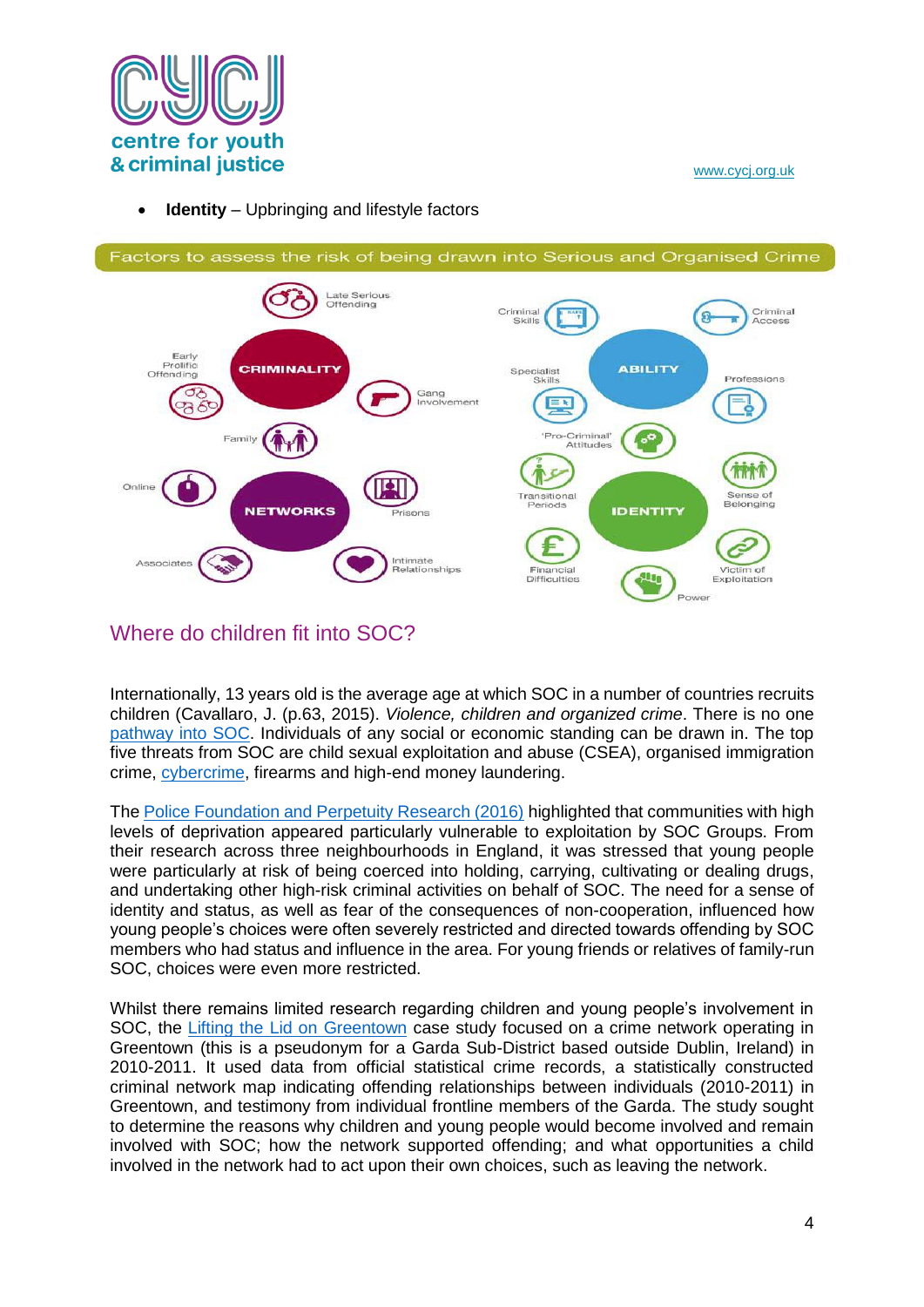

Key findings from this study highlighted:

- Evidence of a network involving both adults and children in collaborative offending relationships
- The involvement of children in offences such as burglary, metal theft, drugs sale and supply should alert authorities to the possibility of involvement in SOC, and a need for greater protection of children
- Clear distinction between the life experiences of those children from the core family and kinship group who appeared to be reasonably well cared for, in comparison to children from 'associate' families. These latter children in the main had experienced chaotic, dysfunctional childhoods, which included chronic parental substance misuse, mental health issues, and poor levels of care or supervision
- It appeared these latter families were targeted by the core families due to their vulnerabilities
- The power and influence of the network is shaped most by the intensity of the relationships between individual members but geographical proximity between them also plays a role

Whilst the number of children involved in the Greentown network was small, their level of involvement in serious crime was five times higher than the equivalent national average for burglary. The findings suggested that the network influences in Greentown acted to encourage and compel certain young children into abnormal patterns of criminal behaviour. Where a child is involved in repeat offending, this should raise higher levels of concern but particularly for offences such as burglary then adult influence should be a prime consideration. This consideration of adult influence on children's offending behaviour should be welfare driven and protective, rather than punitive and justice related.

The study also expressed the interaction between the conflicting push and pull factors illustrated through friendship and fear. The friendship relationship pulls the young person into doing something often for a more powerful person within the network who manipulates to this end and the fear of the consequences pushes the young person to act. These two factors combine to increase the likelihood of the young person's involvement. Intimacy and disposability are other issues highlighted by the study – the desire to be included and trusted, which creates a sense of intimacy, being the pull. This is dependent on how useful the child can be and can be fleeting, as they can become disposable the minute they no longer have value to the SOC Group. Whilst for some children and young people, fear will drive their involvement, for others it may be that the opportunity to create fear in others is aspirational in their desire to be perceived as someone strong, powerful, with kudos and material goods. Involvement and association within such networks results in their being regarded in a similar way, which maintains their involvement.

The researchers noted that solely supporting young people to cease their involvement in SOC has little impact upon disrupting SOC and in preventing the exploitation of those children who are recruited to fill the gaps, as they are also expendable. The study highlights a welfarist approach that recognises children's involvement in SOC as a reflection of need and exploitation rather than being punitive and driven by the justice system. This should be the primary consideration when seeking to disrupt those adults who are actively recruiting and grooming children towards criminal activity, particularly when coupled with the absence of nurturing and protective parenting.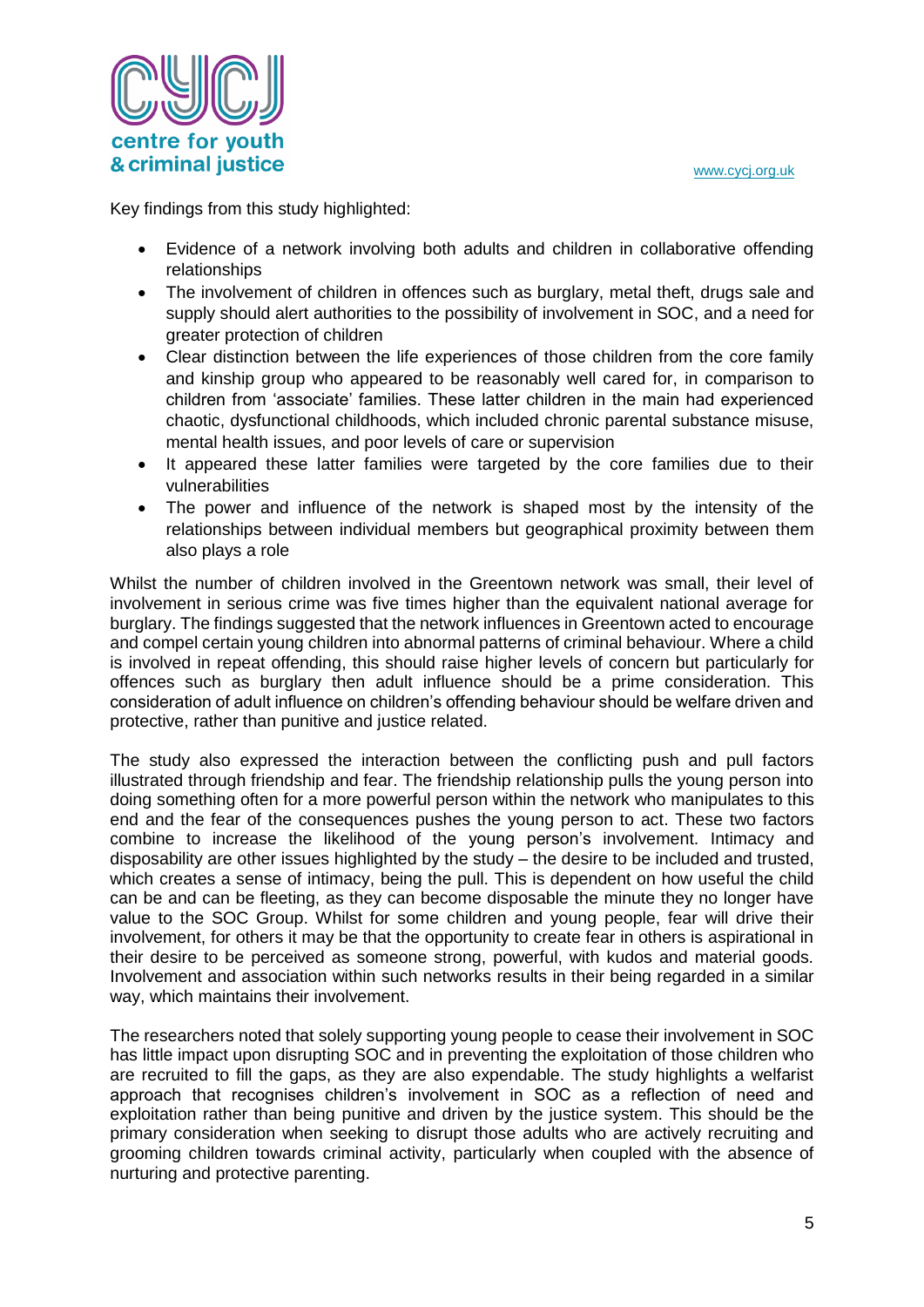

#### What do you need to look for?

In most cases, the indicators that a child is at risk of involvement in, or already involved in SOC, will reflect what we know about general offending behaviour, and the majority of the risk factors relate to vulnerability. Factors which may increase the risk of children becoming involved in general offending behaviour and may be relevant in relation to risk of SOC involvement, include poor affinity for school and performance at school, school exclusion, and family involvement in crime, drugs and alcohol misuse, anti-social peers groups and ineffective parenting / guardianship.

In the context of SOC, the nuances must be considered. Indicators which suggest that a child may be at risk of SOC include:

- Involvement in organised acquisitive offending which is quite sophisticated, either in requiring organisation, particular skills, or access to materials. Examples of this could be housebreaking, as knowing when properties are empty, what to take and how to gain access require a level of knowledge not generally featured in youth offending
- The suggestion that an older peer or adult orchestrates the offending who may seem to exert significant influence and/ or power over the young person and be revered by them. There may also be signs of fear or anxiety about disappointing this individual or coming across them in the community

As noted, involvement in SOC is not obvious and requires those who work and support children and young people to be aware of the challenges they face, and the various guises exploitation can take. In particular, CSEA and cybercrime are areas where children and young people may be at significant risk of exploitation. Further research is required to understand fully the pathways into CSEA and cybercrime in relation to SOC [\(Home Office 2015\)](http://www.nationalcrimeagency.gov.uk/publications/668-intelligence-assessment-pathways-into-serious-and-organised-crime-final/file).

## Organised Crime and child sexual exploitation (CSE)

The role and depth of SOC involvement in CSEA is not fully understood, though they are functioning in this area, and it must be noted that not all groups involved in CSEA will be SOC. Group-based CSEA is a pattern of abuse, rather than a single offence [\(UCL, Jill Dando Institute](http://www.ucl.ac.uk/jdibrief/documents/cse/GROUP_BASED_CHILD_SEXUAL_EXPLOITATION__1-5_All_.pdf)  [2012\)](http://www.ucl.ac.uk/jdibrief/documents/cse/GROUP_BASED_CHILD_SEXUAL_EXPLOITATION__1-5_All_.pdf). [Barnardo's](https://www.barnardos.org.uk/what_we_do/our_work/sexual_exploitation/about-cse/cse-spot-the-signs.htm) have identified key indicators to help recognise when a child may be at risk of sexual exploitation. Individually, many are part of 'normal' teenage behaviour, which can impede detection of CSEA. They include going missing, disengagement from school, unexplained gifts, associating with other victims, negative changes in behaviour, drugs or alcohol misuse, or highly sexualised behaviour [\(UCL, Jill Dando Institute 2012\)](http://www.ucl.ac.uk/jdibrief/documents/cse/GROUP_BASED_CHILD_SEXUAL_EXPLOITATION__1-5_All_.pdf).

Being aware of the indicators and risks that may suggest children and young people are being exploited and abused in such a manner is the initial step. Then, considering how this is being facilitated, by whom, and for what purpose, may evidence there is an SOC involvement, which should inform the agencies involved and the approach to be taken to protect and intervene.

A study by [Police Federation and Perpetuity Research \(2016\)](http://www.police-foundation.org.uk/2017/wp-content/uploads/2017/06/organised_crime_and_cse.pdf) in Bristol found 43 groups linked to perpetrating CSEA, with an average of five perpetrators in each, many more than the six serious organised crime groups mapped by the local police. They identified a high degree of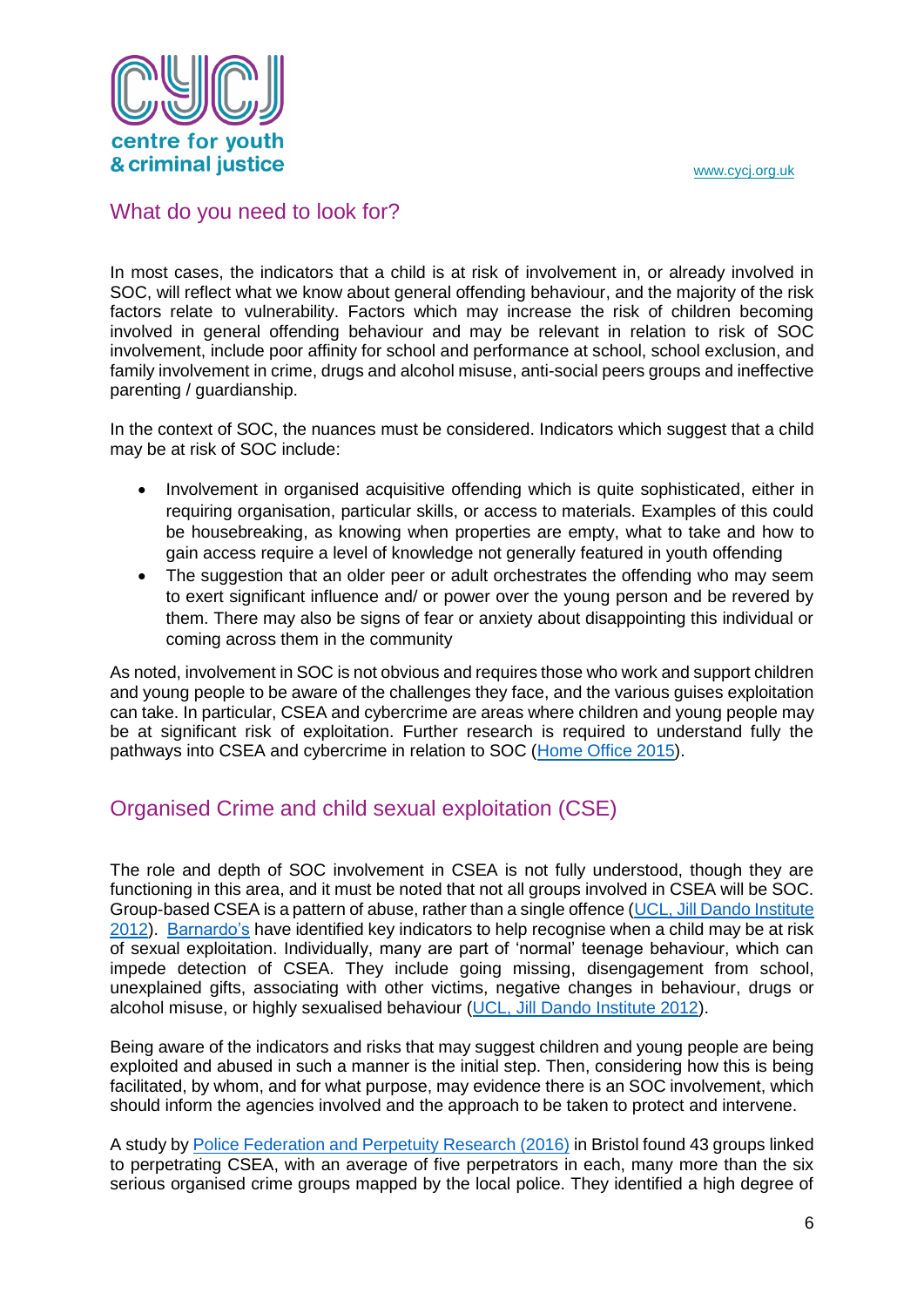

connectivity between CSEA and other types of serious and organised crime, such as drugs supply, criminal exploitation, sexual exploitation for financial gain, and violence.

The children and young people exploited generally came from the same communities as the perpetrators. Four of the 43 groups groomed and exploited victims from outside of the police force area. Both local and external groups commonly used online communications to sustain contact with victims and coordinate the exploitation. The analysis also found that group-based CSEA overlaps with other, more conventional types of organised crime, some of which acted as an enabler for establishing contact and exploiting victims:

- 11 groups were linked to local drugs supply;
- Six groups were criminally exploiting young people, for example using them to carry or deal drugs; and
- Nine groups were sexually exploiting young people for financial gain while often engaging in sexual abuse

Future areas of concern highlighted by the study relate to the live streaming of CSEA online, where adults pay a fee to direct and watch a child being abused, as well as self-generated indecent imagery (SGII) by children and young people. This creates the opportunity for persistent victimisation and poses difficulties in addressing the sharing of such images.

Often, in order to secure further pictures or sometimes money, CSEA offenders will threaten their victims with sharing their pictures online or with family members. Ensuring an understanding of CSEA indicators, being able to recognise these, and considering against whether there is a suggestion or evidence of SOC involvement may indicate a more specialised response and intervention is required. Work is ongoing to clarify the level of involvement of SOC Groups in CSEA.

## Pathways into Cybercrime

Our children and young people are becoming more immersed in society's rapid growth in the application and availability of technology. In 2016, 93% of young people in the UK reported daily internet use. A recent survey of Scottish children aged 12-15 found that a third reported illegally downloading films, media or music [\(Herlitz et al 2016\)](http://www.icpr.org.uk/media/42283/final_booklet_for_scotland_schools_18.7.16.pdf). Whilst this is an area of opportunity, it is also an area where young people are being exposed to levels of risk through their own behaviour and the behaviour of others.

Although [NCA research in 2017](http://www.nationalcrimeagency.gov.uk/publications/791-pathways-into-cyber-crime/file) acknowledged that information in this area is limited, there are concerns regarding increasing number of teenagers in the UK who would be unlikely to be involved in traditional offending are becoming involved in cybercrime. Cybercrime attracts young offenders – 61% of hackers begin hacking before they turned 16. The average age of suspects and arrests in the National Cyber Crime Unit (NCCU) investigations in 2015 was 17 years, the average age of arrest of those involved in NCA drug cases in 2015 was 37 years and the average age of arrest of those involved in NCA economic crime cases in 2015 was 39 years.

[Youth Pathways into Cybercrime](https://www.mdx.ac.uk/__data/assets/pdf_file/0025/245554/Pathways-White-Paper.pdf) research (October 2016) by Middlesex University considered the possible pathways from young people who are curious and developing skills in technology, to cyber delinquent, to lone cybercriminal, to involvement in organised cybercrime. They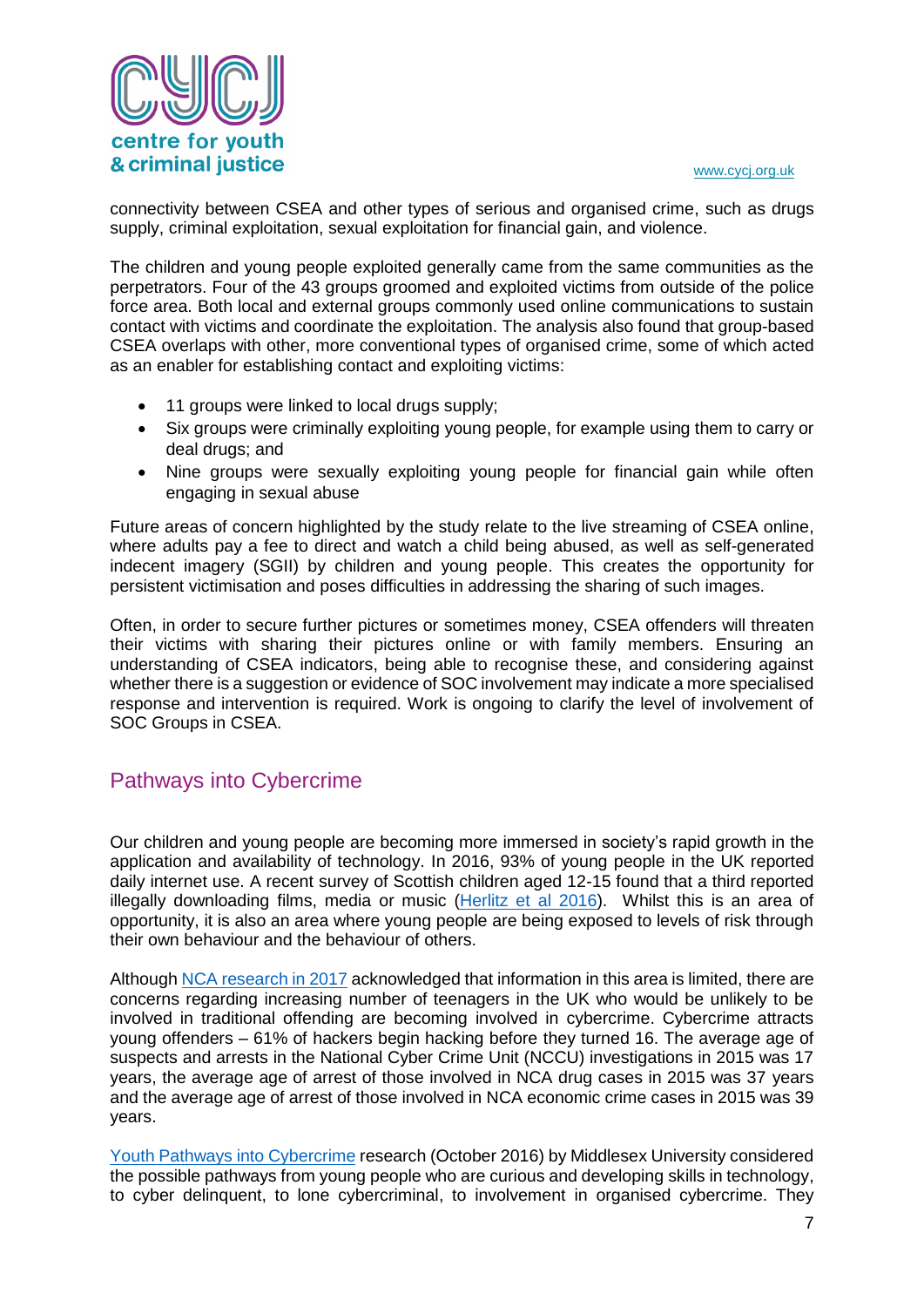

identified the need to understand the drivers for becoming involved in cybercrime and the interaction and impact upon a young person through four key frameworks outlined below:

#### Figure A: Distinction and integration of literature in understanding youth hacking



**Online Disinhibition Effect** Anonymity/Invisibility Minimization of status and authority online Immersion in cyber contexts **Online syndication** 

Dopaminergic Reward System Internet addictive behaviours Pre-frontal cortex **Impulsivity and ADHD** 

Commonalities have been found [\(NCA, 2017\)](http://www.nationalcrimeagency.gov.uk/publications/791-pathways-into-cyber-crime/file) that contribute and/or increase the risk of young people being drawn into cybercrime:

- Availability of low-level hacking tools encourages criminal behaviour
- Autism Spectrum Disorder (ASD) appears to be more prevalent amongst cyber criminals than the general population though this remains unproven
- Offenders begin to participate in gaming cheat websites and 'modding' (game modification) forums and progress to criminal hacking forums without considering consequences
- Financial gain is not necessarily a priority for young offenders
- Completing the challenge, a sense of accomplishment and proving oneself to peers are key motivations for those involved in cyber criminality
- Offenders perceive the likelihood of encountering law enforcement as low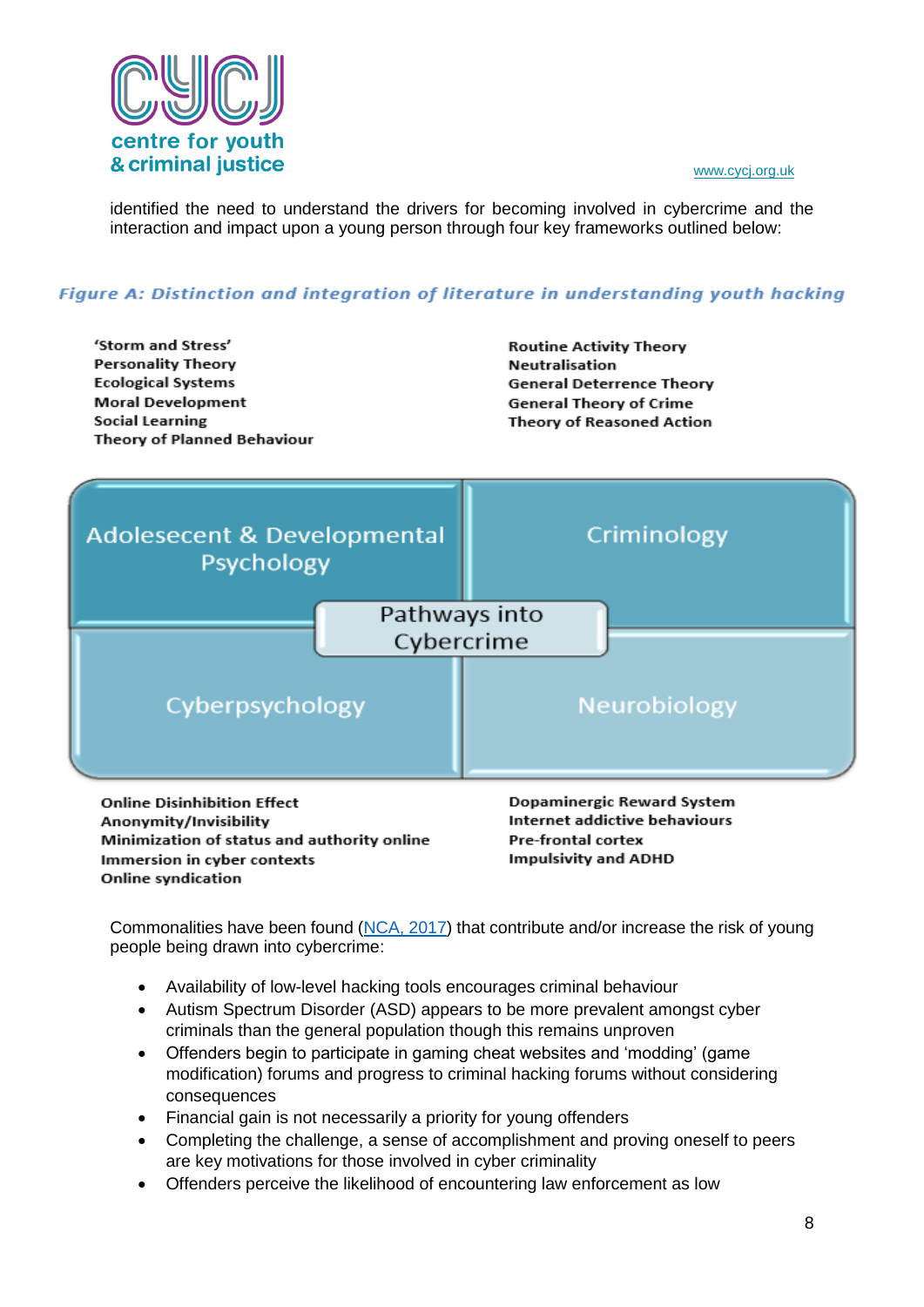

- Cybercrime is not solitary and anti-social. Social relationships, albeit online, are key. Forum interaction and building of reputation drives young cyber criminals
- Many offenders see hacking as a victimless crime

The skill barrier to entry into cyber criminality is lower than ever. Off the shelf hacking tools, which require limited technical expertise to utilise, are available at little or no costs to the user. Low level hacking or gaming forums openly advertise many illegal products. Video guides and systematic tutorials on how to use these products are readily available on the open web. Thus, the skills and attributes of a young person curious and seeking challenge within the technology and cyber sphere may be easily groomed and exploited to become involved in increasingly more criminal behaviours, without necessarily understanding the full consequences of their actions. As noted, their drivers and motivators will often not be financial, though this may become an incentive.

Positive opportunities, role models, and mentors can deter young people away from cybercrime. Targeted interventions at an early stage can steer pathways towards positive outcomes. Parents, caregivers and positive adults need to create space for conversations that highlight the illegality of cybercrime, as well as identifying and humanising victims to combat the sense of isolation and distance. Raising awareness of initiatives such as the [Cyber Security Challenge,](https://cybersecuritychallenge.org.uk/about) which provides opportunities for children and young people to develop their cyber skills in a safe yet challenging environment that promotes their curiosity and recognises the importance of such skills for the future workforce.

#### In Scotland

The Side Step Intervention Service by Action for Children is a multi-agency partnership initiative to target and divert young people away from SOC in two areas of Glasgow. Side Step is the only project of its kind in Scotland. The project was set up to work with young people aged 12-18 years, over a three year period, in response to identifying the vulnerability of children and young people in these geographical areas, specifically to SOC involvement.

One of the key findings of the Side Step Intervention Service Report (Whyte & Menezes, 2016) reflected that almost a third of the young people in the Side Step project were involved with social work services from birth and 93% had involvement over a significant period.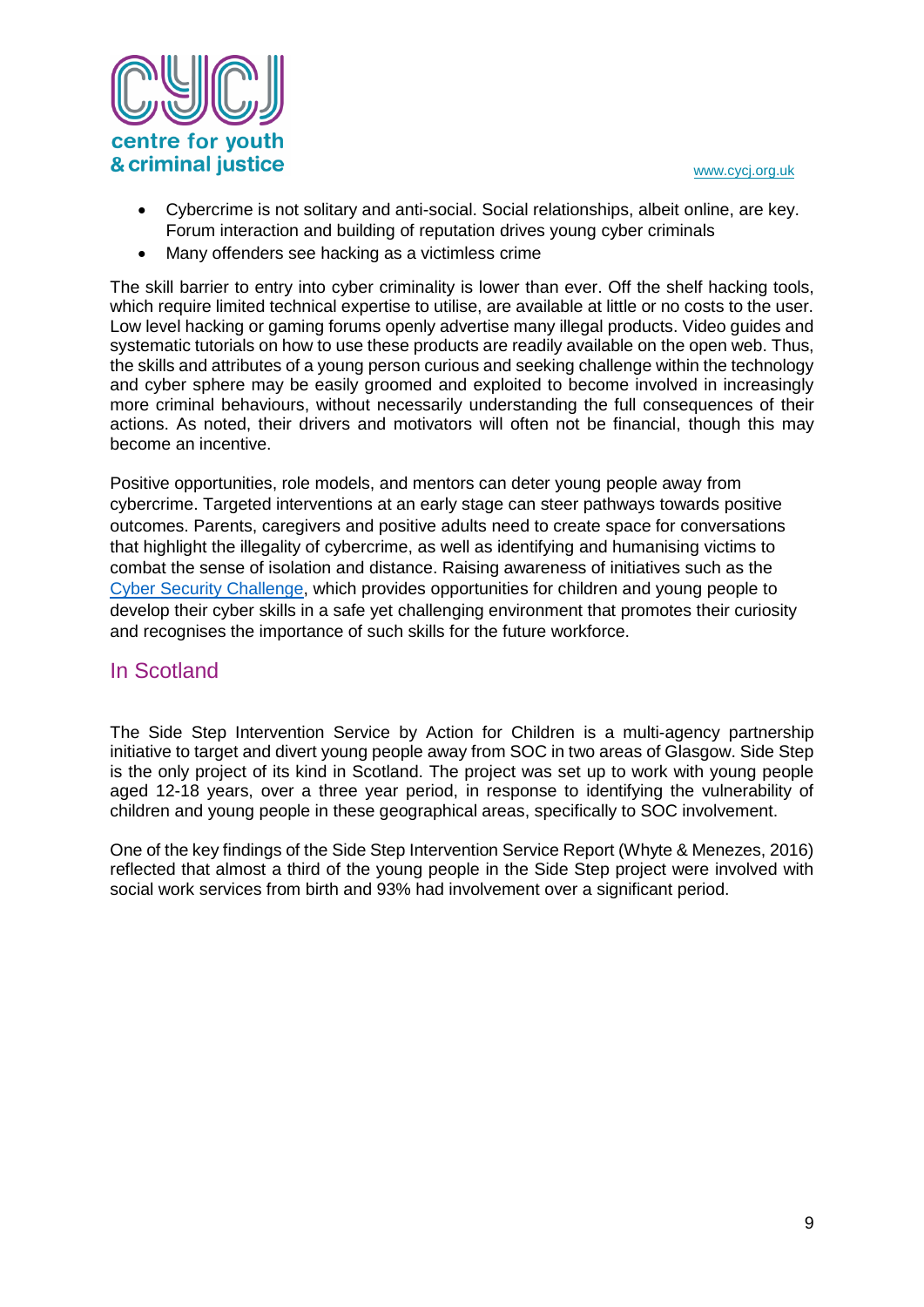

The report also found that, of the young people involved in the Side Step project:

- 80% aged 16-18yrs
- Youngest was 13yrs
- **31% known to social work since birth**
- **93% previous social work involvement**
- 50% previous care / kinship care history
- 43% previous period of secure care
- 87% pro-criminal family
- 100% disengaged from education/ refused to attend school
- 100% known to police
- 100% termed as perennial nonengagers and viewed as hard to reach by statutory services

The report highlighted the following key mechanisms to divert children and young people away from SOC:

- 1. Disassociation from known offenders.
- 2. Provision of or direction towards positive role models.
- 3. Encouragement in the formation of stable relationships.
- 4. Working towards the acquisition of a sense of direction and self-awareness through diversion and engagement.

### What can you do?

From the available, limited SOC research, certain commonalities can be identified across the groups of children and young people at risk of SOC. Relationships are noted as one of the strongest drivers and facilitators of involvement in SOC – including for children and young people – from relationships which create a tie and sense of expectation, perhaps from family connections, through to peer relationships and attempts to feel included by and bonded with others. The adults who groom and exploit these children and young people, to engage in behaviours that are usually illegal and harmful, use relationships to facilitate this. Also consider:

- Mapping relationships across individual, or groups of, children and young people, with particular adults or locations they are attending, which may assist in identifying exploitative behaviours
- Coordinated discussion by appropriate agencies such as Education, Police Scotland, and Social Work to consider whether exploitation by SOC is present
- Where appropriate, linking with family members to involve them in addressing concerns
- What, if any, protective measures are required such as [Child Protection](http://www.gov.scot/Resource/0045/00450733.pdf) or Care and [Risk Management \(CARM\)](http://www.gov.scot/Resource/0046/00466882.pdf) that do not increase risk to the child / young person or their family
- Ensuring appropriate interventions and/or supports are available, and consider who is best to progress this with the child / young person and family, as statutory agencies may not be best placed
- Recognising that these children / young people will value the relationships or perceived standing within their role with any SOC and will be unlikely to disclose information. Building a trusting relationship is key